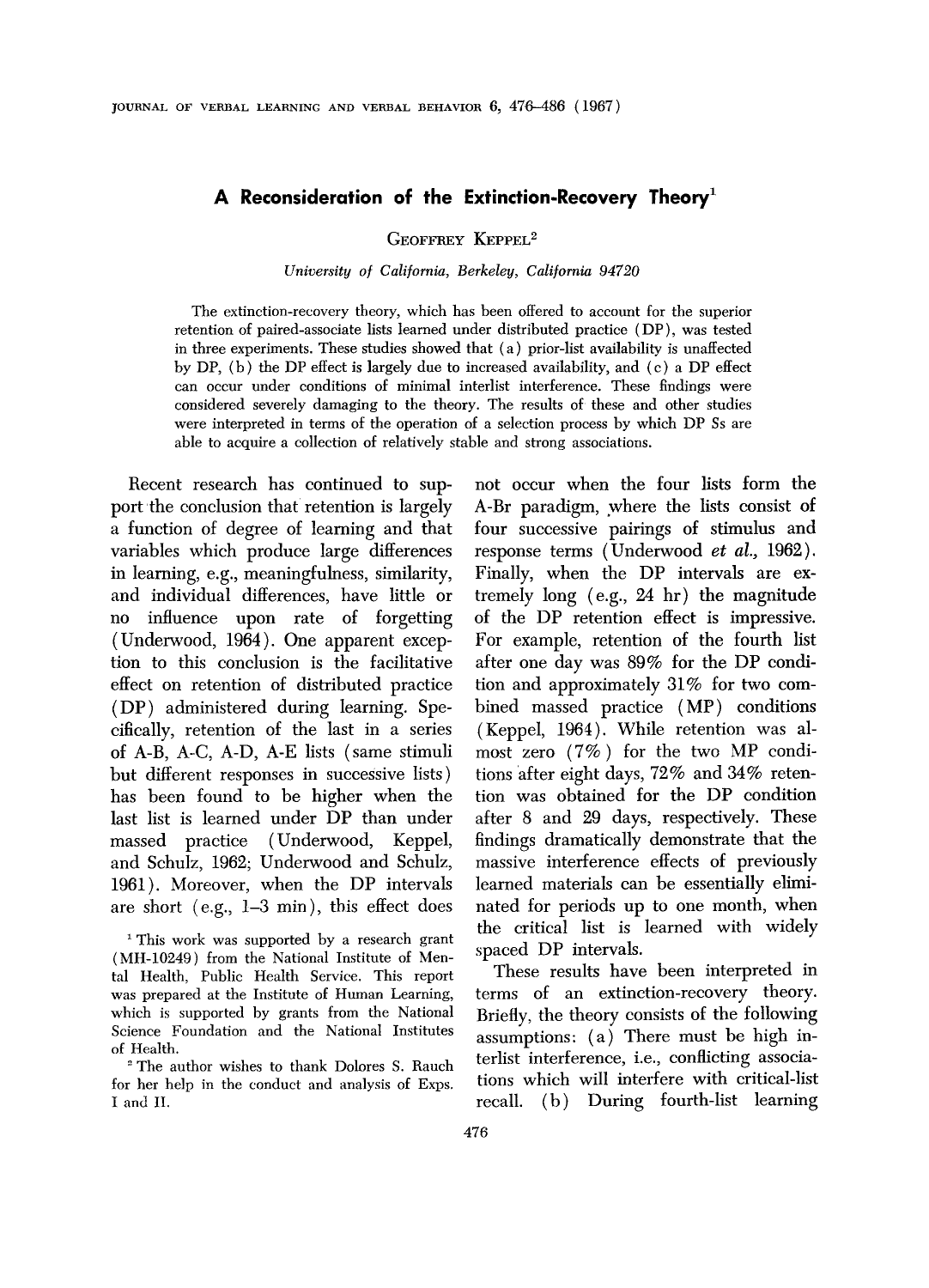there is extinction (or unlearning) of prior-list response terms. (c) These extinguished responses recover during the DP intervals and are re-extinguished on successive learning trials. (d) This process of successive extinction-recovery cycles produces a more permanent unlearning of the previously learned associations. (e) As a consequence, there is reduced interlist interference (and higher recall) for DP following a common retention interval for MP and DP. In addition to an explanation of the DP retention effect, the extinction theory has been able to account for other aspects of the data, e.g., inferior fourthlist learning, together with a higher incidence of interlist intrusions for DP (both findings presumably the result of interference from recovered associations), and more interlist intrusions for MP at recall (a reflection of differential interlist interference ).

The main purpose of the present analysis was to provide tests of certain critical assumptions underlying the extinctionrecovery theory. Such an analysis was considered necessary since there were already several potentially "soft" points in the theory to be found in the literature, where certain assumptions of the theory have not been supported by the data. (a) The conclusion offered by Underwood *et al.*  (1962), that the DP effect will occur only when the interfering response terms are *not* present in the fourth list, is not supported by the data of Keppel (1964). In this study, relatively long DP intervals (24 hr) resulted in superior retention with the A-Br paradigm, where the specific response terms appear in all four lists. This discrepant finding may be handled by the theory through the assumption of differential recovery rates for various associations (Keppel, 1964). (b) The administration of DP on the third of a series of three A-B, A-C, A-D lists did not produce

greater unavailability, following third-list learning, of the two sets of prior-list responses (Keppel and Schwartz, 1965). This point may be considered noncritical, however, if it is assumed that three lists are not sufficient for producing the DP effect or that DP does not affect the level of prior-list extinction, but the rate of recovery. (c) At recall, Keppel (1964) also failed to find less prior-list recall for the DP condition. But even this finding is not severely damaging to the theory since prior-list recall was taken following the relearning of the fourth list, a procedure which may have eliminated any differences in prior-list availability present at the time of recall.

In the first experiment, the assumption of differential prior-list availability was tested directly by the administration of an unpaced recall test of the prior-list response terms at the time of recall. The expectation of the extinction theory, of course, is greater prior-list recall for the MP group. A second recall test, given to independent groups, involved the discrimination of the list membership for the four responses associated with the same stimulus in the four lists. This condition was included to test the hypothesis that the DP effect is the result of increased list differentiation for the DP group as the result of the differential treatment given to List 4 (see Houston, 1966; Houston and Reynolds, 1964). Specifically, this notion assumes that the change in experimental procedure (MP on Lists 1-3 and DP on List 4) makes List 4 sufficiently distinctive to increase list differentiation and thereby to reduce interlist interference for the DP condition. This hypothesis will be evaluated at a later time. For the present, however, it is important to note that both hypotheses predict better differentiation of List 4 for the DP group, i.e., the extinctionrecovery notion might also specify less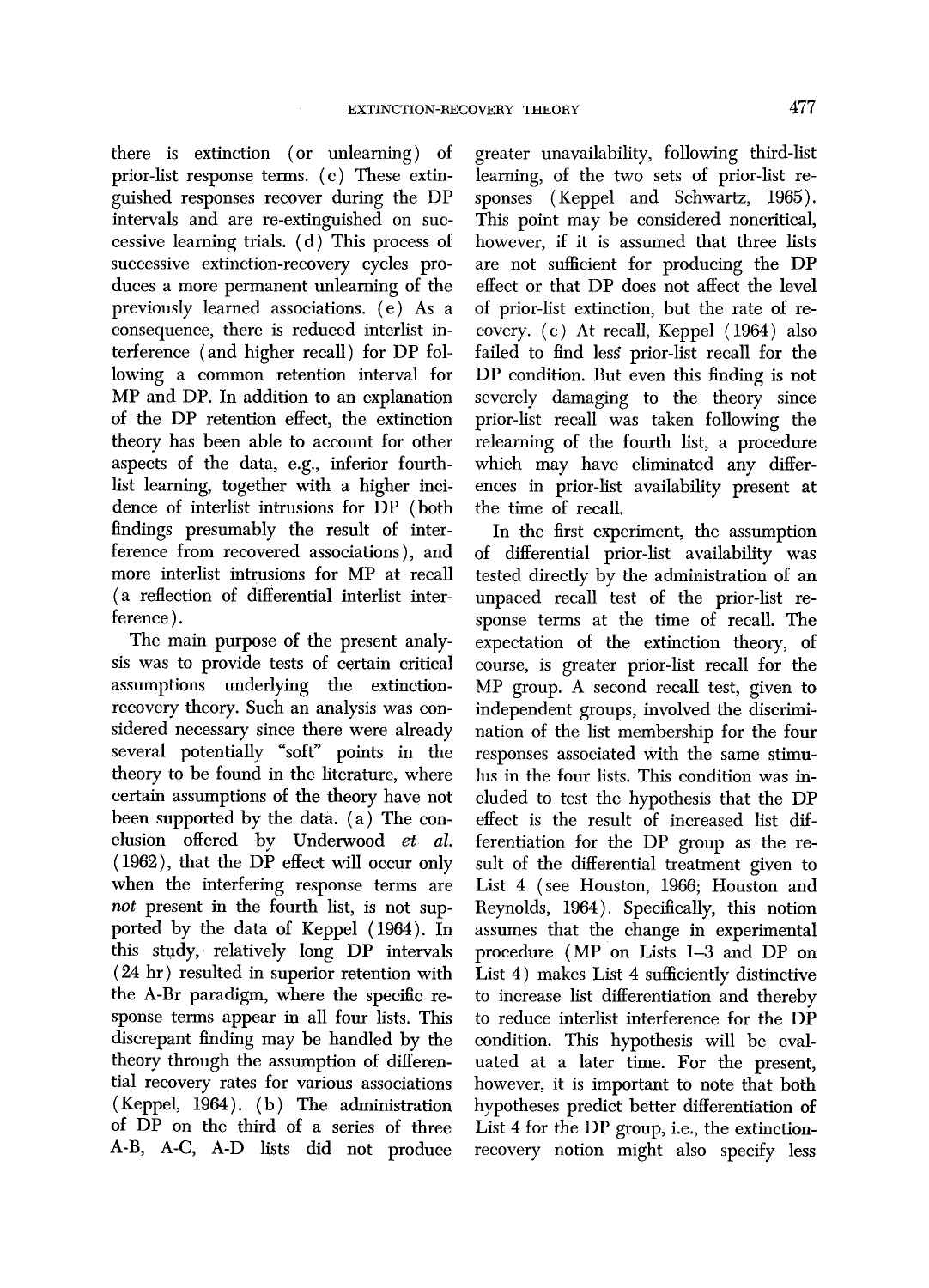critical-list confusion for DP as the result of reduced prior-list availability. Thus, while the differentiation test does not provide differential predictions, it does represent a critical test of the two hypotheses in the sense that a failure to find DP superiority would be damaging both to the extinction-recovery and differentiation explanations.

## EXPERIMENT I

## *Method*

*Design.* The design was a  $2 \times 3$  factorial, the first factor consisting of a variation of the conditions of List-4 learning (MP or DP). The second factor consisted of three types of recall tests given 48 hr following training. The first two, a test of prior-list availability and a test of list differentiation, have already been mentioned. The third test consisted of the paced recall of List 4, a condition which was included to provide a replication of the original experiments under the specific conditions of Exp. I.

*Lists. The* nonsense syllable-adjective lists used by Underwood *et al. (1962)* were employed. The four, eight-pair lists, presented in the same order to all Ss, have the same stimuli and different responses, forming the A-B, A-C, A-D, A-E paradigm. Four orderings of the pairs were constructed for each list and were used equally often as starting orders.

*Procedure.* All lists were presented on a memory drum at a 2 : 2-sec rate. All Ss received the first three lists under MP (4-sec intertrial interval) for eight anticipation trials. List 4 was presented for six anticipation trials, half of the Ss learning by MP, half of the Ss learning by DP (3-min intertrial interval). The DP interval occurred between successive presentations of the list and was filled with symbol cancellation. Following the end of List-4 learning, Ss were reminded of their second session 48 hr later and asked not to serve in any other experiment between sessions.

On the paced recall (PR) test, Ss were asked to anticipate the correct List-4 responses. The drum turned at a 2: 2-sec rate, but the response terms did not appear following the anticipation interval. The pairs were presented in the ordering which would have followed the last trial of List-4 learning.

The availability (AV) test was similar to the one employed by Keppel and Schwartz (1965) which consisted of a sheet of paper on which the eight nonsense syllables were listed in a column. Opposite each syllable were three blank spaces and the correct List-4 response. Fourth-list responses were provided to minimize differences in List-4 availability for the MP and DP Ss. The Ss were given 5 min to recall the responses from Lists 1-3. They were free to write down the words in any order and were not forced to indicate particular Syllable-adjective pairings, although most Ss chose to do so. There were four AV tests, one corresponding to each of the four orderings of the List-4 pairs. The particular order each S received Was decided by the same method employed for the PR test.

For the list-differentiation (LD) test, Ss were presented a listing of the syllables together with each of the four appropriately paired responses. Subjects were asked to indicate the order in which each of the four responses was learned. They were allowed unlimited time to complete the LD test and were forced to indicate list membership for every word. As with the other tests, there were four orderings of the syllables. The eight sets of four responses were each scrambled in a different ordering; the actual learning order was not used. In addition, two independent orderings of the response terms were employed equally.

*Subiects.* Each of the six experimental conditions contained 16 Ss. Subjects were either volunteers drawn from undergraduate classes in psychology at the University of California, in which service in experiments is a class requirement, or were paid students drawn from the University employment service. The experimental conditions were randomized in blocks of six, with starting and LD orders being assigned randomly under the restriction that equal numbers of each order be present. Subjects were assigned to the particular condition in order of appearance at the laboratory. While the numbers of volunteer and paid Ss were not equal, the assignment of these Ss was balanced over the six main experimental conditions. The 4 Ss who failed to return for recall were replaced immediately by the next S to report for the experiment.

## *Results*

*Lists 1-3: Learning.* All Ss learned Lists 1-3 by MP. For all groups the average numbers of correct responses over the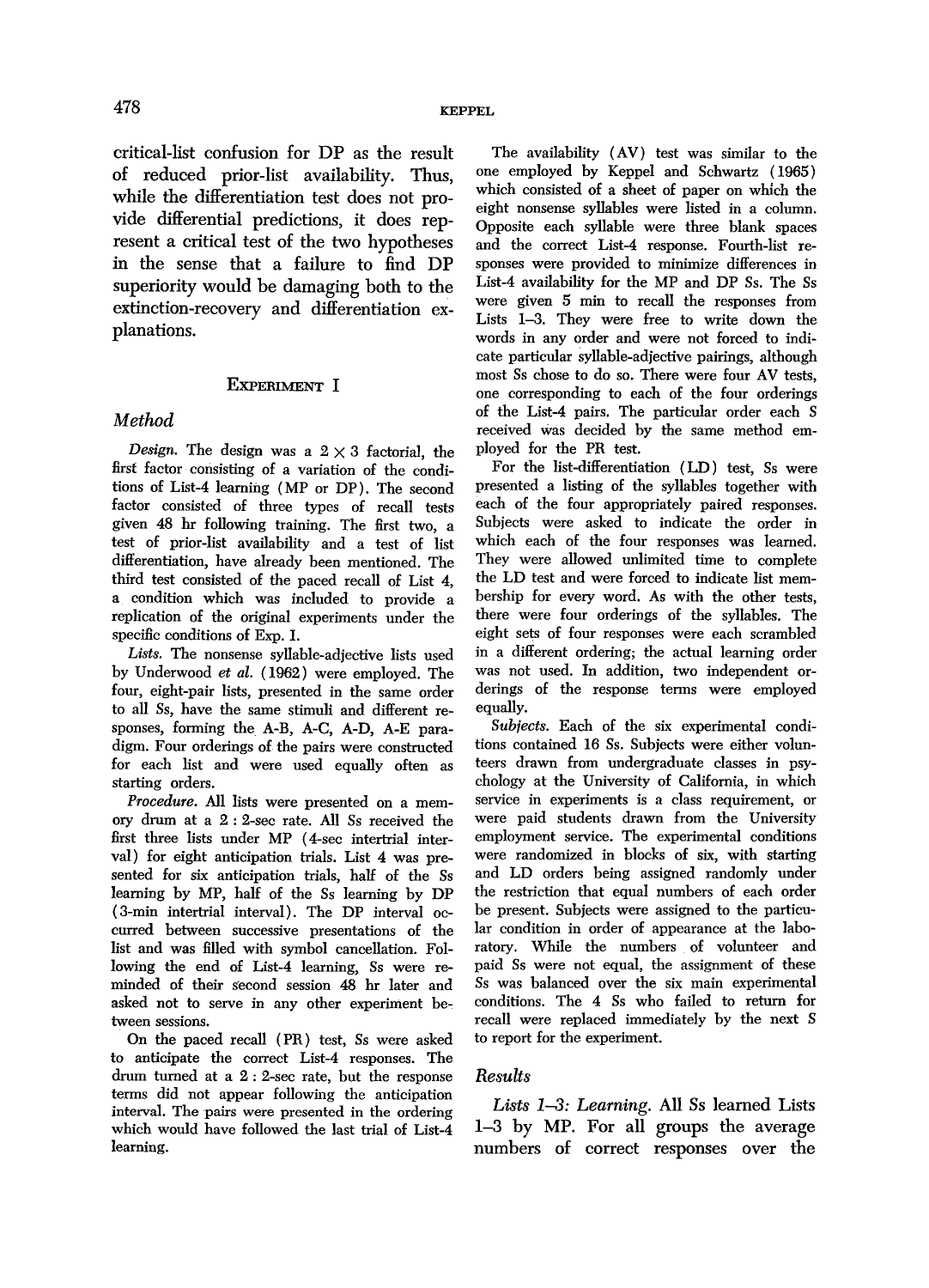eight trials were 35.97, 37.33, and 43.14, for Lists 1-3, respectively. None of the comparisons between MP and DP, nor among the recall treatments within these conditions, was significant (all  $p's > .25$ ). These comparisons indicate a general comparability of groups in the learning of Lists 1-3.

*List 4: Learning. The* average performance of the combined MP and DP conditions for the six anticipation trials was 30.83 and 26.04, respectively,  $F(1, 90) =$ 7.32,  $p < 0.01$ . None of the nested comparisons (within MP or DP) was significant (all  $p's > .10$ ). The superiority of MP over DP is predicted by the extinction theory in that the DP interval should allow interfering associations to recover and slow down acquisition. One index of this recovery can be found in the incidence of interlist intrusions during List-4 learning. While the numbers are small, there were almost twice as many such intrusions for DP than for MP (26 vs. 15). These findings correspond to those obtained by Underwood *et al. (1962).* 

*Paced Recall (PR)*. The mean numbers of responses correctly recalled after 48 hr were 2.00 and .94 for DP and MP, respectively. While this difference approached significance following a Freeman-Tukey transformation,  $F(1, 30) = 3.50$ ,  $p < .10$ , there was a reliably greater loss for MP than DP,  $F(1, 30) = 6.46$ ,  $p < .05$ , when an adjustment was made for differences in degree of learning by

means of a probability analysis (Underwood, 1964). The number of interlist intrusions at recall was greater for MP than DP (42 vs. 32). The percentages of intrusions per overt emission (errors  $+$  correct responses) were 71.3% and 51.3%, respectively, but this difference was not reliable  $(p > .05)$ . In short, the pattern of results observed on the PR test replicates the essential features of the earlier studies.

*Availability (AV) Test. The* extinction theory predicts greater loss of prior-list availability for the DP condition. Recall was measured in two ways, a stringent score referring to correctly paired responses and a lenient score counting all responses recalled, regardless of pairing. The mean numbers of correct recalls, for both measures, are presented for each list and condition in Table 1. For both measures, instead of inferior recall for the DP condition, recall is higher, but neither of these differences is significant  $(F<sup>s</sup> < 1)$ . The only significant effect in the two analyses was for Lists, recall decreasing as a function of the number of interpolated lists,  $F(2, 60) = 26.81$  and 22.89,  $p < .01$ . While it is true that this function is associated with a single ordering of the three lists, an unpublished analysis of a previous experiment (Keppel and Schwartz, 1965) showed these lists to be of equivalent difficulty  $(F < 1)$ . Thus, the differences in recall as a function of list are probably not confounded by differences in list difficulty.

A final analysis of these data involved

| Condition | Scoring   | List 1 | List 2 | List 3 | Total          |
|-----------|-----------|--------|--------|--------|----------------|
| MP        | Stringent | 1.38   | 1.44   | 3.62   | $\sim$<br>6.44 |
|           | Lenient   | 1.44   | 1.75   | 3.75   | 6.94           |
| DP        | Stringent | 1.19   | 2.25   | 3.56   | 7.00           |
|           | Lenient   | 1.56   | 2.62   | 3.62   | 7.81           |

TABLE 1 MEAN NUMBERS OF CORRECT RECALLS, SCORED TWO WAYS, FOR LISTS 1-3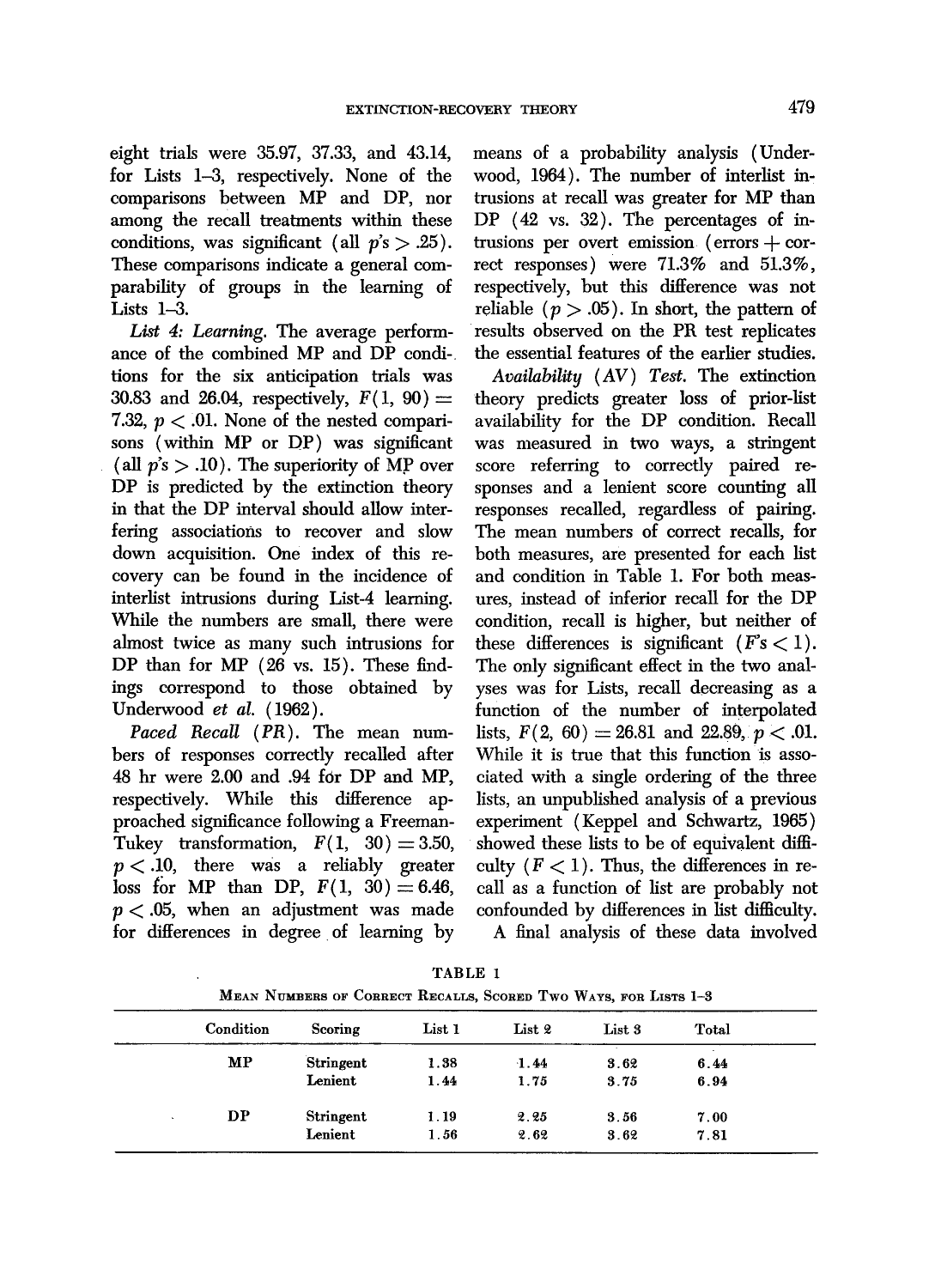480 KEPPEL

| TADLE 2<br>MEAN NUMBERS OF RESPONSES RECEIVING CORRECT LIST DESIGNATION |        |        |        |                        |        |
|-------------------------------------------------------------------------|--------|--------|--------|------------------------|--------|
| Condition                                                               | List 1 | List 2 | List 3 | Total<br>$(Lists 1-3)$ | List 4 |
| МP                                                                      | 5.56   | 4.12   | 3.31   | 13.00                  | 3.94   |
| DР                                                                      | 5.12   | 3.38   | 3.44   | 11.94                  | 5.00   |

TABLE 2

an inspection of lenient recall as a function of time of recall. It was conceivable, for example, that while MP and DP did not differ on the 5-min AV test, the two groups might differ in rate of prior-list recall. For this analysis the values for the three lists were combined and frequency of recall as a function of successive recall periods (first four 30-sec intervals and the remaining three 1-min intervals) was compared for the two conditions. The results of this analysis were negative, however, with both groups showing a negatively sloped exponential curve and little difference at any point during the recall period.

*List Differentiation (LD).* The mean numbers of correctly designated response members for the four lists and the two learning conditions are presented in Table 2. The values presented in Table 2 indicate a slight superiority of the MP Ss in discriminating Lists 1-3 and, as predicted by both the extinction and differentiation hypotheses, a large difference in the discrimination of List 4 in favor of the DP condition. This interaction is significant,  $F(1, 90) = 9.28, p < .01$ . An analysis of the simple effects shows no difference between MP and DP in the discrimination of Lists 1-3 ( $p > .05$ ) and significantly better discrimination of List 4 for the DP condition,  $F(1, 90) = 6.43$ ,  $p < .025$ . Finally, the progressive reduction in list differentiation from List 1 to List 3 was reliable,  $F(2, 90) = 23.68, p < .01$ .

An inspection of Tables 1 and 2 indicates that AV and LD scores represent opposite functions of list order, AV in-

creasing and LD decreasing from the first to the third list. This difference in trends was significant,  $F(2, 120) = 47.84$ ,  $p < .01$ , and the two opposed functions were both reliable as simple effects ( $p's < .01$ ). For Lists 1-3, then, these findings suggest that LD does not simply reflect differences in associative strength. It is conceivable that the underlying process is related to that responsible for serial-position phenomena, since a bowed LD curve is obtained for the four lists of the MP condition.

## EXPERIMENT II

The results of Exp. I indicated that conditions which produce the DP retention effect are not associated with lowered prior-list availability. Similar findings were obtained following five relearning trials by Keppel (1964). It is possible, of course, that the AV test employed in Exp. I does not give a precise estimate of interlist interference at the time of recall. For example, the mere recall of the first three lists may eliminate differences in availability which may have been responsible for the DP effect. While the resolution of this issue must await the development of additional techniques by which the extent of interlist interference may be assessed, it is still reasonable to ask whether the DP effect is to be attributed to a reduction of interlist competition during recall. That is, if it can be shown that the DP effect need not he attributed to competition factors, then the search must be made for other explanations of the DP effect. The purpose of Exp. II was to provide an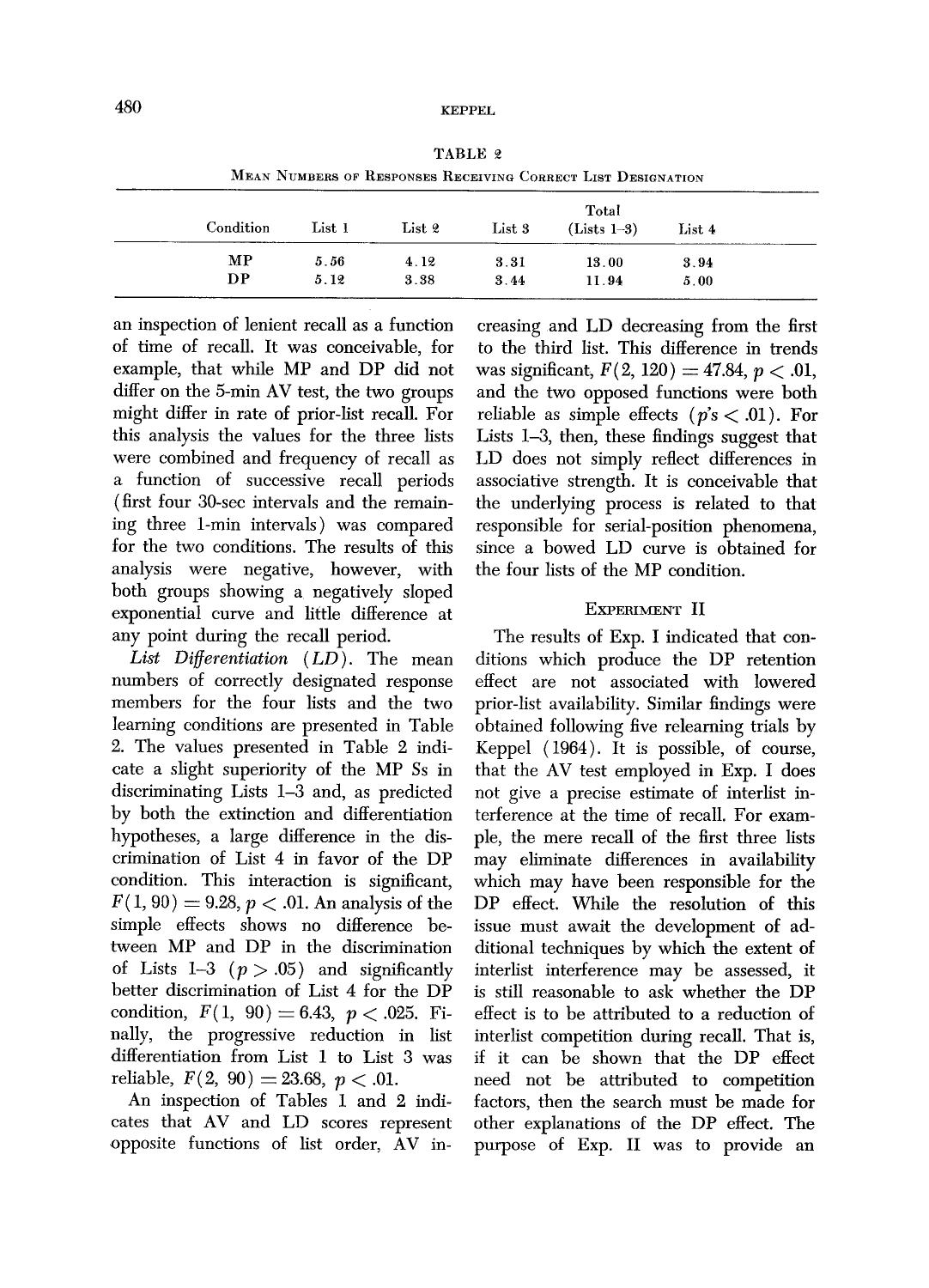estimate of competition. Such a measure has been suggested by Postman (1962) and consists of a comparison of paced and unpaeed recall tests, the former being influenced by competition factors and the level of response availability and the latter being influenced by response availability alone. If the difference in recall on the paced and unpaced tests is compared with the level of recall on the unpaced test, a ratio is obtained which indexes the pereentage of available responses which are lost through (a) the effect of competition and (b) the effect of pacing per se. If it is assumed that the noncompetitive aspects of the paced test are equivalent for MP and DP, any difference in the percentages will reflect the differential operation of competitive factors.

#### *Method*

Two groups of 15 Ss each were administered the MP and DP conditions outlined in Exp. I. On the recall test, 48 hr later, Ss were asked to write down List-4 responses opposite the appropriate stimuli. The responses from Lists 1-3 were provided, appropriately paired with their respective stimuli. Subjects were urged to guess and were allowed to list the words at the bottom of the page. A 4-rain time limit was enforced. Subjects were drawn from the same populations described in Exp. ]

## *Re,~ult3*

*Learning.* The two groups did not differ in the learning of the first three lists  $(F < 1)$ . The mean numbers of correct responses over the three lists were nearly identical for Exps. I and II (116.46 and 114.40, respectively). As in Exp. I, MP was superior to DP over the six List-4 learning trials (29.75 vs. 24.21 correct responses), but this difference was not significant  $(p < .25)$ ; these values compare quite favorably with those obtained in Exp. I (30.83 and 26.04). Thus, it is reasonable to conclude that the MP and DP

groups of the two experiments were equivalent in learning ability.

*Recall.* The average numbers of correct responses for MP and DP, respectively, were 2.67 and 4.00, stringently scored, and 2.87 and 4.27, leniently scored. An anaiysis of loss scores (Trial 6 minus Recall) showed these MP/DP differences to be significant,  $F(1, 28) = 4.22$  and 5.05, respectively,  $\dot{p}$ 's  $<$  0.5. These results indicate that the DP effect is in part due to increased availability of List-4 responses at the time of recall, a finding which is not predicted by either the extinction or differentiation hypotheses.

In Exp. I the average paced recalls for MP and DP were .94 and 2.00, respectively. The differences between the paced and unpaced tests were 1.73 and 2.00; relative to the appropriate unpaeed baselines, these values become 64.8% and 50.0%, respectively. If it is assumed that the noncompetitive effects of pacing are equivalent for the two conditions, this difference of approximately 15% indicates that DP has resulted in some reduction of competition on the paced test. Thus, the DP effect appears to be a function of two factors, competition and availability, but the factor of availability is the more important.

## EXPERIMENT III

One final aspect of the unlearningrecovery theory which came under scrutiny was the question of the role of interlist interference. Underwood and Sehulz (1961) did not obtain a DP effect with a single paired-associate list, but they did find the effect following a build-up of stimulus-specific interlist interference. While the effect does not appear with a single paired-associate list, where interlist interference is minimal and the DP intervals are short (e.g.,  $1 \text{ min}$ ), it is possible that the effect may occur when the DP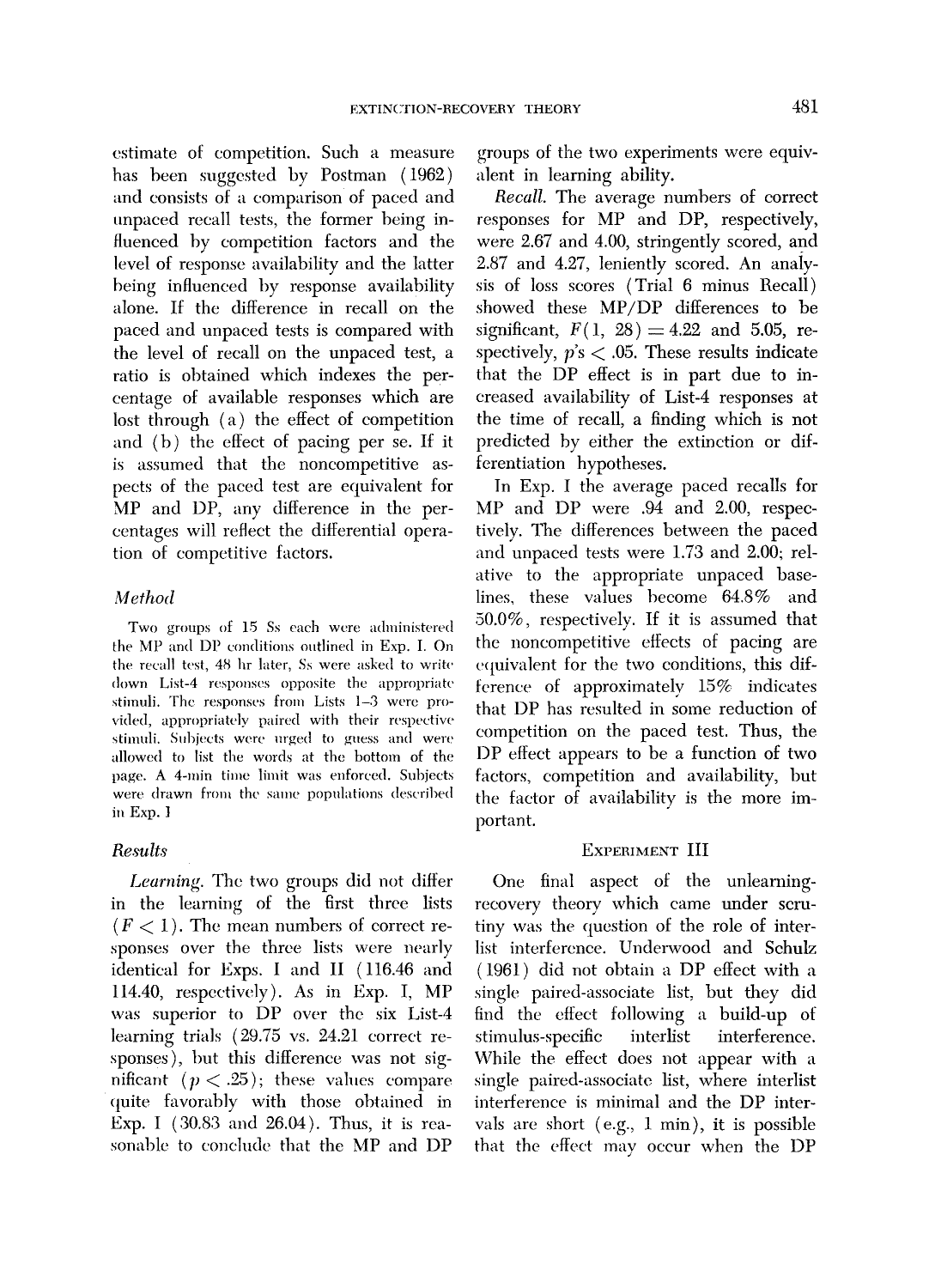intervals are long (e.g., 24 hr). The purpose of Exp. III was to obtain estimates of the effect of widely spaced DP intervals on retention in the absence of specific interlist interference.

### *Method*

Subjects were presented a single list of paired associates for eight anticipation trials at a 2 : 2-see rate. Following the procedure of Keppel (1964), one half of the Ss learned under MP (4-see intertrial interval) and one half learned under DP (24 hr separating every two anticipation trials). The list corresponded to the fourth list of the present experiments and the experiments of Keppel. The retention test consisted of five relearning trials taken either 1 or 8 days following the end of learning. The correct response was shown on all relearning trials. The Ss were introductory psychology students at Northwestern University, drawn from the same population sampled in the earlier study. There were 12 Ss in each of the four experimental groups. While the Ss were randomly assigned to the MP and DP groups within the two retention intervals, the two 1-day conditions were completed before the two 8-day conditions were begun.

### Results

*Learning.* Since the learning curves for the two sets of MP and DP groups (one at each retention interval) failed to reveal any reliable differences  $(Fs < 1)$ , these scores were combined. The performance of the combined MP and DP groups during learning is presented in Fig. 1, together with the corresponding data for the A-C paradigm (Keppel, 1964, Exp. I). The MP group represented here received all four lists during the same learning session. Although the two curves of the present experiment lie between the two curves of the four-list experiment, it is clear that the two single-list curves mirror the patterns obtained for the multiple-list experiment. The superiority of the multiple-list MP condition probably reflects the positive effects of learning-to-learn and warmup. On the other hand, the inferiority of



FIG. 1. Mean number of correct responses as a function of trials, MP and DP, and Experiments. The data for the multiple-list experiment come from Keppel (1964, Exp. I).

the corresponding DP condition is most likely due to the occurrence of strong interlist interference during learning.

*Recall.* The mean retention losses (Trial 8 minus Recall) for the various groups are plotted in Fig. 2. For the single-list conditions, DP resulted in a reduced retention loss at both intervals. The overall difference between MP and DP was significant,  $F(1, 44) = 19.52, p < .01$ , as was the main effect of Interval,  $F(1, 44) = 16.78$ ,  $p < 0.01$ . The significant interaction of the two main effects,  $F(1, 44) = 7.03, p < .025$ , indicated that the difference between MP



FIG. 2. Mean retention loss as a function of MP and DP and Experiments.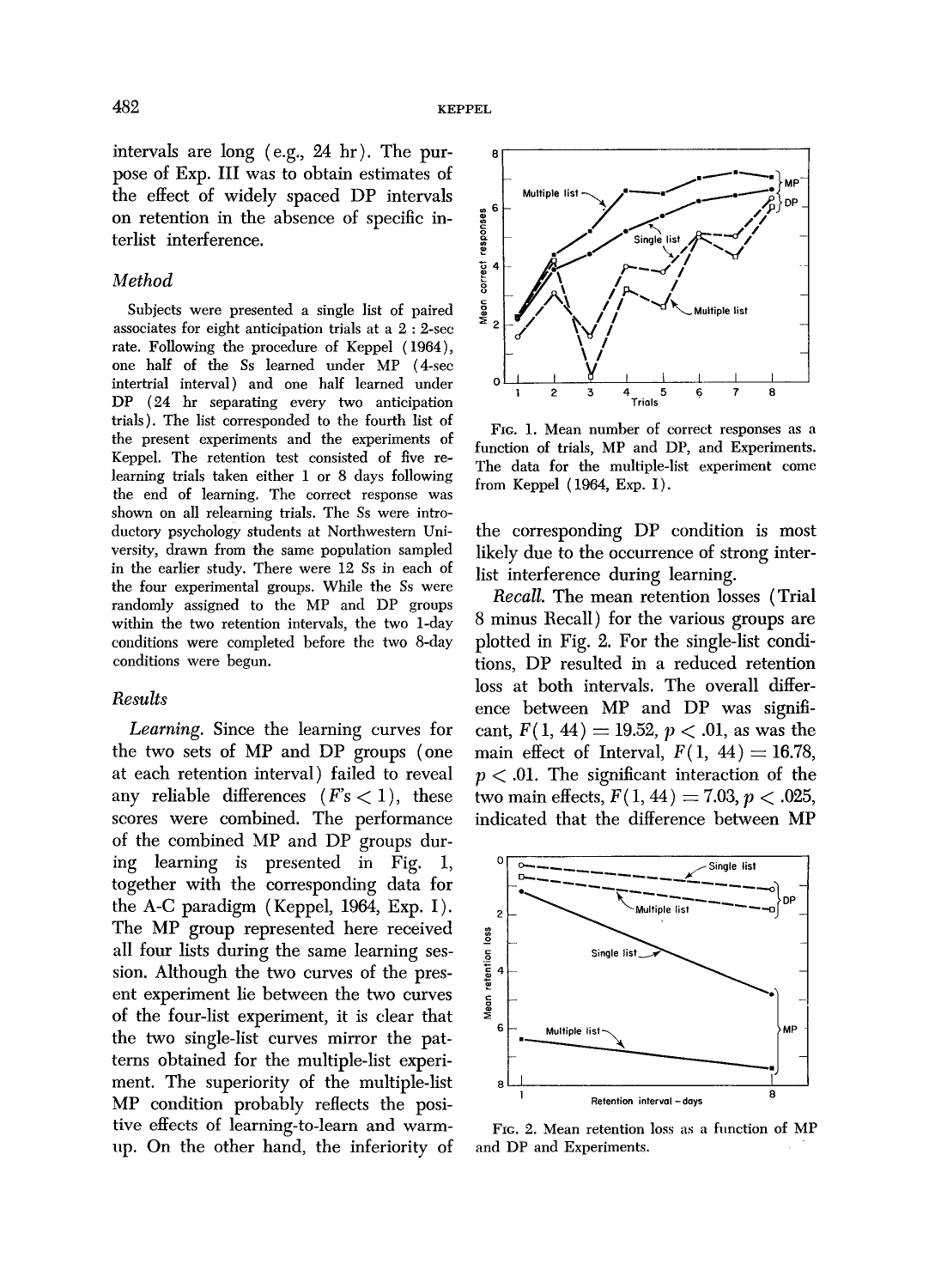and DP was reliable for the 8-day interval only ( $p's > .10$  and  $\lt$  .01 for 1 and 8 days, respectively). In terms of percentages, the DP Ss recalled 95.1% and the MP Ss recalled 80.8% after 1 day; corresponding values for the 8-day conditions were 81.4% and 28.8%.

A comparison of the single-list and multiple-list curves demonstrates the impressive facilitative effect produced by the 24-hr DP intervals, retention losses after 1 and 8 days being only slightly greater for the multiple-list condition. This small difference should be contrasted with the MP conditions, where the multiple-list group has essentially reached a point of maximum loss after one day. It is clear that a large portion of the DP effect observed by Keppel (1964) must be attributed to some process which allows the DP Ss to cope with the massive amount of interlist interference impinging upon the MP Ss at the time of recall.

#### **DISCUSSION**

Taken as a whole, these three experiments question the assumptions underlying the extinction-recovery theory. The facts that (a) prior-list availability is unaffected by DP (Exp. I and Keppel, 1964) and that (b) the DP effect is primarily due to increased availability, rather than the result of decreased interlist interference (Exp. II), are extremely damaging to the theory. In addition, the occurrence of a DP effect under conditions of minimal interlist interference (Exp. III), where DP consists of widely spaced intervals, limits the generality of the conclusion that the DP effect is largely dependent upon specific interlist relationships. The differentiation hypothesis, described earlier, did not fare much better in that it (a) does not predict a DP effect on an unpaced test (Exp. II), (b) does not account for the failure to obtain a DP effect with the A-Br paradigm (Underwood *et al.,* 1962), and (c) does not predict the occurrence of the DP effect with a single pairedassociate list (Exp. III). Furthermore, Houston (1966) was unable to show that a change in method per se was sufficient to produce the DP effect. As it stands, then, neither hypothesis is currently able to handle the facts which have been established in the present experiment and in the experiments reported previously. While both explanations were designed to account for the DP effect associated with short and long intervals, it is conceivable that the phenomena of the two time intervals reflect the operation of different basic processes. The explanation which will be offered here, however, will represent an attempt to deal with the two phenomena as the product of a single process.

For the sake of convenience, the discussion will center upon the findings of Exp. III, where widely spaced DP intervals produced superior retention of a single pairedassociate list. The explanation will then be extended to the multiple-list situation and to the phenomena obtained with the shorter DP interval. First, it will be assumed that during acquisition S engages in a search for a linkage between some aspect of the stimulus and the required response. This association may be more or less direct or may involve a set of intermediate, i.e., mediational, linkages. It is further assumed that these associations will vary in strength and that Ss will vary in the success with which stable associations are established. Finally, it is assumed that the associations which are forgotten over the DP intervals will be the weakest and most labile of those which were formed during learning. This selection should have at least two consequences, (a) the stronger and more stable associations are selected, and (b) the selection process provides S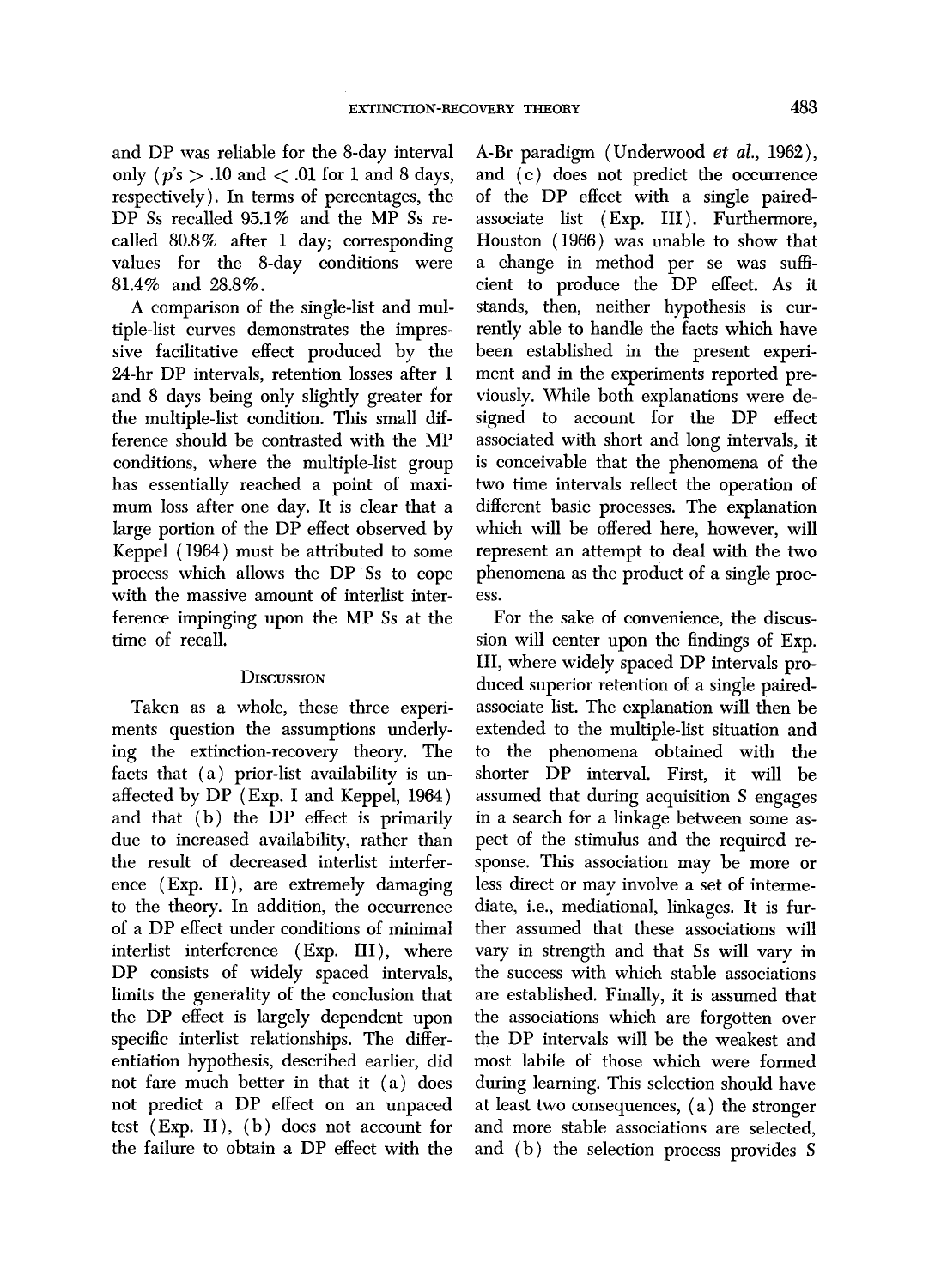with a new opportunity to develop more satisfactory associations for the pairs which had been missed. The first point indicates that a strong association, one which is resistant to forgetting for whatever reason, will survive the DP interval and be maintained throughout the remaining acquisition trials. The assumption underlying the second point is that S, when confronted directly with the inadequacy of the previous association, attempts to form a new linkage or elaborates upon the original mnemonic device. Obviously, S will attempt to form this association during the study interval following recall. In addition, however, S may be able to utilize the time released during the exposure of the successful associations, which have survived the DP interval, to rehearse and perhaps to construct these new associations. Whether this renewed acquisition is visualized as consisting of a building upon of an old, but weak association or as a new sampling of potential mnemonics, is not important for this argument. What is critical is that S, by his failure, is given another attempt to replaee an unstable association with a potentially stronger and more stable one.

In summary, if it is assumed that considerably less forgetting occurs over the relatively short MP intervals, this selection process will not operate to any great degree under these conditions. Thus, the MP S will end up with a collection of associations which represent the full range of associative strength, while the DP Ss, on the other hand, will have acquired a collection of relatively strong and stable associations. This difference in associative strength, then, accounts for the beneficial effects in retention of materials learned under DP. It should be noted that this explanation places the locus of the DP effect in the *acquisition* process, while the previous explanations have stressed performance factors operating at the time of *recall*.

The present analysis may be applied easily to the multiple-list condition, by assuming the operation of the same type of selection process. In fact, the selection may be more effleient since the high interlist interference allows for a more severe and effective filtering of associative strength. The assumption of a selection process also allows for an accounting of the various phenomena assoeiated with the relatively short DP intervals. These phenomena will be listed and discussed as a series of points: (a) The poorer criticallist learning under DP presumably represents the basic condition necessary for the operation of the selection process, i.e., S must fail during critical-list learning. (b) The selection hypothesis does not directly account for the greater number of interlist intrusions during critical-list learning for DP and at recall for MP. However, it appears that the DP effect is not dependent upon the specific occurrence of interlist intrusions during critical-list learning (Keppel, 1964). (e) The magnitude of the DP effect depends upon the length of the DP interval; this is true whether the variation involves the use of short intervals or the eomparison of short and long intervals. The positive relation between the length of the DP interval and recall can be explained by assuming that the selection process is more efficient with the longer DP interval. (d) The fact that no DP effect is obtained in the absence of interlist interference (Underwood and Sehulz, 1961) suggests that the selection process is dependent upon a certain degree of intertrial forgetting and that the amount of such forgetting represented by the singlelist, short-interval situation is not sufficient to produce differences in selection and thus, retention.

The implication of the selection notion, of eourse, is that a DP effect should be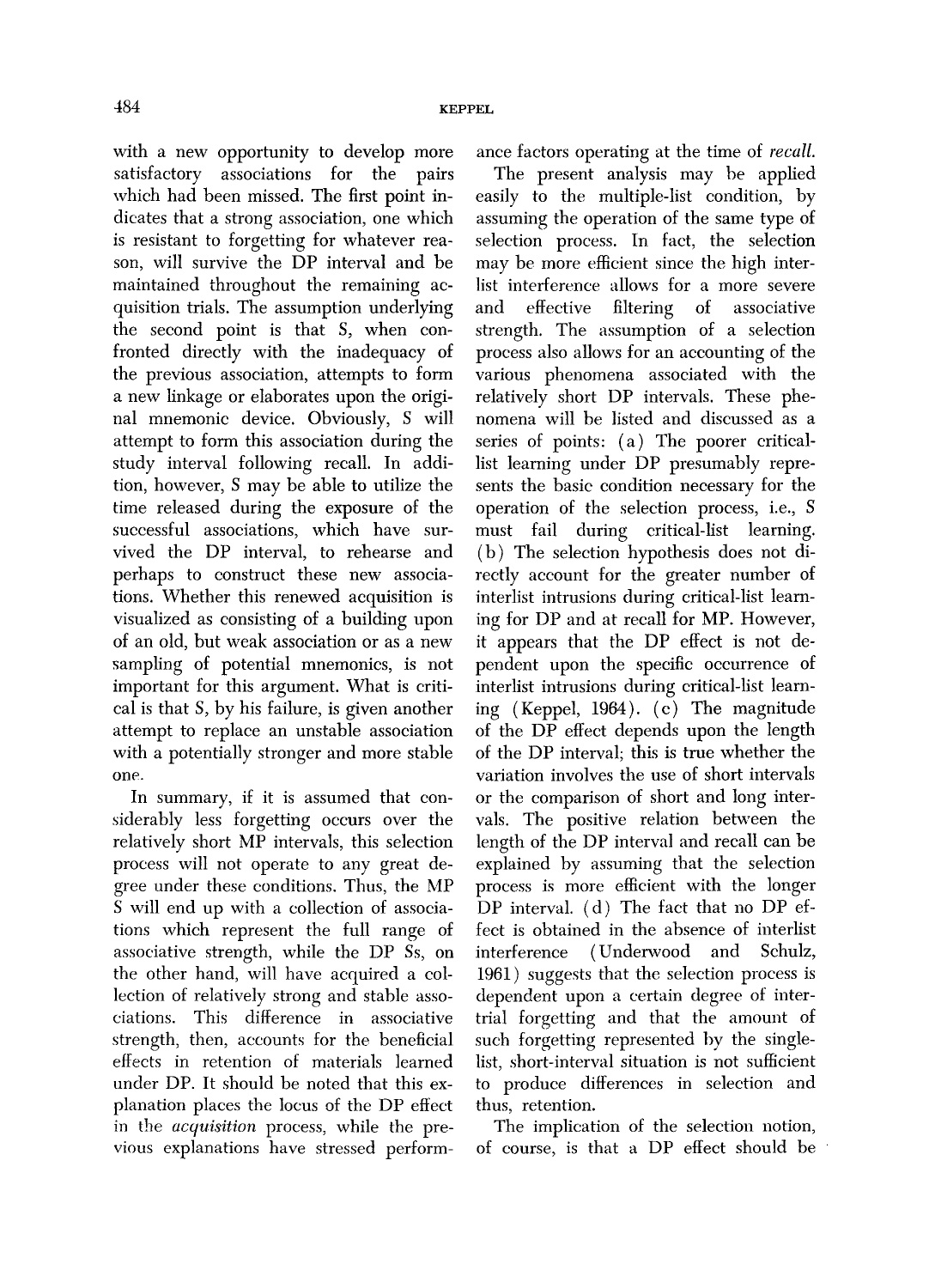obtained with other transfer paradigms, provided there is sufficient opportunity for selection during learning. One obvious failure of this prediction is the absence of a DP effect with the A-Br paradigm when the DP interval is short. Considering the A-Br paradigm, where S is required to learn four successive pairings of the same stimulus and response terms, it is conceivable that S finds it relatively difficult to form stable associations. Therefore, the selection that is afforded by the short DP intervals is not sufficient to produce differences in associative strength which will be detected at recall. However, since a DP effect is found with the A-Br paradigm, when the DP intervals are long (Keppel, 1964), it is necessary to assume a greater opportunity for selection under these conditions and that this opportunity results in the necessary differences in associative strength to produce a DP effect.

A consideration of differences in item strength on the unpaced recall test (Exp. II) lends some support to the present analysis. A comparison of the strongest four and weakest four pairs in List-4 learning showed that the DP effect was largely associated with the stronger pairs. Specifically, the mean numbers of strong and weak responses recalled, respectively, were 1.86 and 1.30 for MP and 2.83 and 1.17 for DP. The interaction of Strength and MP/DP was significant,  $F(1, 28) = 12.46, p < .01$ . Since the selection notion holds that facilitation in recall is the result of selection following upon failure during learning, there should be some evidence of this selection and failure early in learning for the strong pairs. Because the first opportunity for selection occurred on Trial 1, strong and weak pairs were compared for MP and DP over Trials 1 and 2. These values appear in Table 3. The expectation of the theory is an early decrement for the strong DP pairs. Inspection of Table 3 reveals relatively poorer performance for the strong DP pairs on Trial 1, followed by a rapid increase on Trial 2. This observation is supported by a significant interaction of Trials  $\times$  Strength  $\times$  MP/DP,  $F(1, 28) = 5.26$ ,  $p < .05$ . Thus, the pairs which seem to be associated with the difference in availability following

| ABL. |  |
|------|--|
|------|--|

|  |  |               | MEAN NUMBERS OF CORRECT RESPONSES FOR   |  |  |
|--|--|---------------|-----------------------------------------|--|--|
|  |  |               | STRONG AND WEAK PAIRS ON TRIALS 1 AND 2 |  |  |
|  |  | FOR MP AND DP |                                         |  |  |

| Condition | Strength |                 |      |                 |  |  |
|-----------|----------|-----------------|------|-----------------|--|--|
|           |          | Strong          | Weak |                 |  |  |
|           |          | Trial 1 Trial 2 |      | Trial 1 Trial 2 |  |  |
| MР        | 2.10     | 2.91            | -30  | 102             |  |  |
| DP        | . 83     | 2.17            | . 17 | -30             |  |  |

DP in learning show some evidence for failure early during critical-list learning.

Admittedly, the evidence reported above is not extremely compelling by itself. On the other hand, the selection notion can account for most of the current findings which have been reported, while the hypotheses which have been offered earlier, extinction-recovery and differentiation, are unable to do so. Clearly, future experiments must be designed to test directly the selection hypothesis. One point of importance is the localization of the DP effect in the acquisition process rather than an identification with performance factors at recall. The unpaced recall test (Exp. II) offers a means by which the operation of performance factors may be neutralized, except, of course, ff the unpaced test is not completely free from the effects of competition. Another critical consideration involves a specification of associative factors, i.e., forward, backward, and contextual associations (Keppel, 1964, Underwood, *et al.,* 1962), necessary for the production of the DP effect. The selection hypothesis predicts a DP effect with other transfer paradigms, e.g., C-B and C-D, provided there is sufficient opportunity for selection of associative strength. At any rate, it is apparent that while there is no question as to the reliability of the DP retention effect, the theoretical analysis of this phenomenon is still not complete